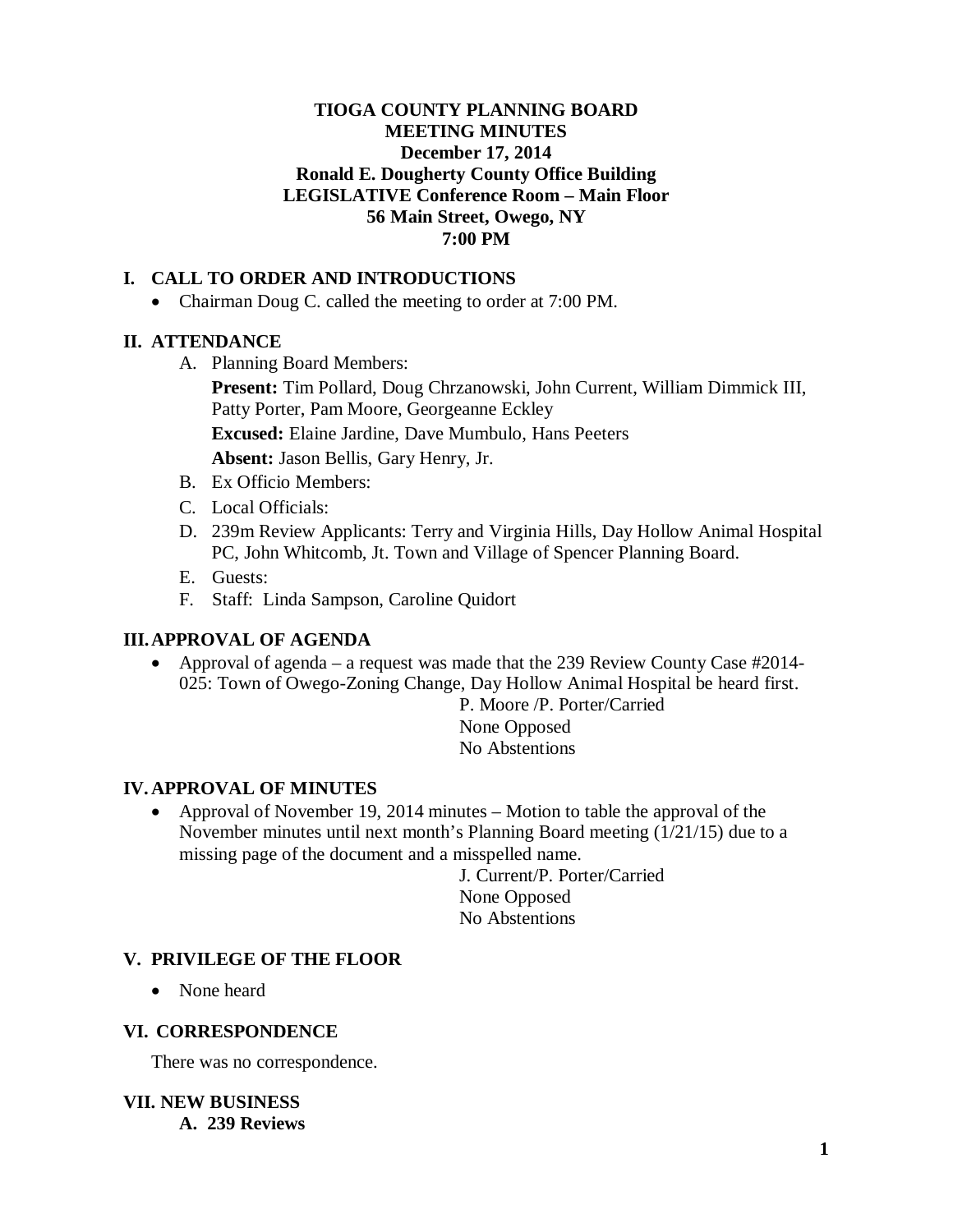#### **1. County Case 2014-025: Town of Owego, Zoning change, Day Hollow Animal Hospital**

The applicant is requesting to rezone their 1.01 acre and 1.7 acre property from Residential B to Neighborhood Transition. The parcel located at 345 Day Hollow Road is the site of the Day Hollow Animal Hospital. This property and use were established prior to zoning and therefore is considered a pre-existing, non-conforming use. The applicant recently purchased the adjoining property at 407 Day Hollow Road with intention of utilizing the property for an expansion of their veterinary services. It is believed that the existing house on 407 Day Hollow Road will remain. The applicant is requesting to rezone the properties so that both parcels and the related uses will be compliant with zoning.

The surrounding neighborhood is a mix of used including residential, industrial, general business, and religious.

### Staff Comments:

- The proposed Neighborhood Transition zoning is appropriate given the location of the property and its current and proposed use. While this is currently zoned as a residential neighborhood, it contains a mixture of uses including business, religious, and residential. The rezoning will bring a preexisting non-conforming use into compliance with current zoning regulations.
- It is recommended that the Town of Owego Planning Board explore the implication of rezoning the parcels on the southern portion of Day Hollow Road.

After thorough consideration of the above, Staff advise the County Planning Board to recommend approval of the rezoning request.

**Q: T. Pollard** – Will this impact/change the expansion plans we saw in a site review we saw a while ago?

**A: T. Hills** – Yes and no. The expansion plans put us close to the property line without conforming boundaries. The building that is there gave us the opportunity to spread out the footprint for a daycare for dogs and create a fenced in area for outdoor activities which brought on the reconsideration for original plans for expansion on this available property.

**Q: G. Eckley** – Could I have a brief definition of a neighborhood transition? **A: C. Quidort** – Ms. Quidort read the definition under purpose on page 2, previously distributed.

**Q: J. Current** – Is there municipal water and sewer?

**A: T. Hills** – It is all well & septic.

**Q: Doug C.** – Looking at the map, has the parcel always been landlocked? **A: T. Hills** – That parcel is owned by Lockheed.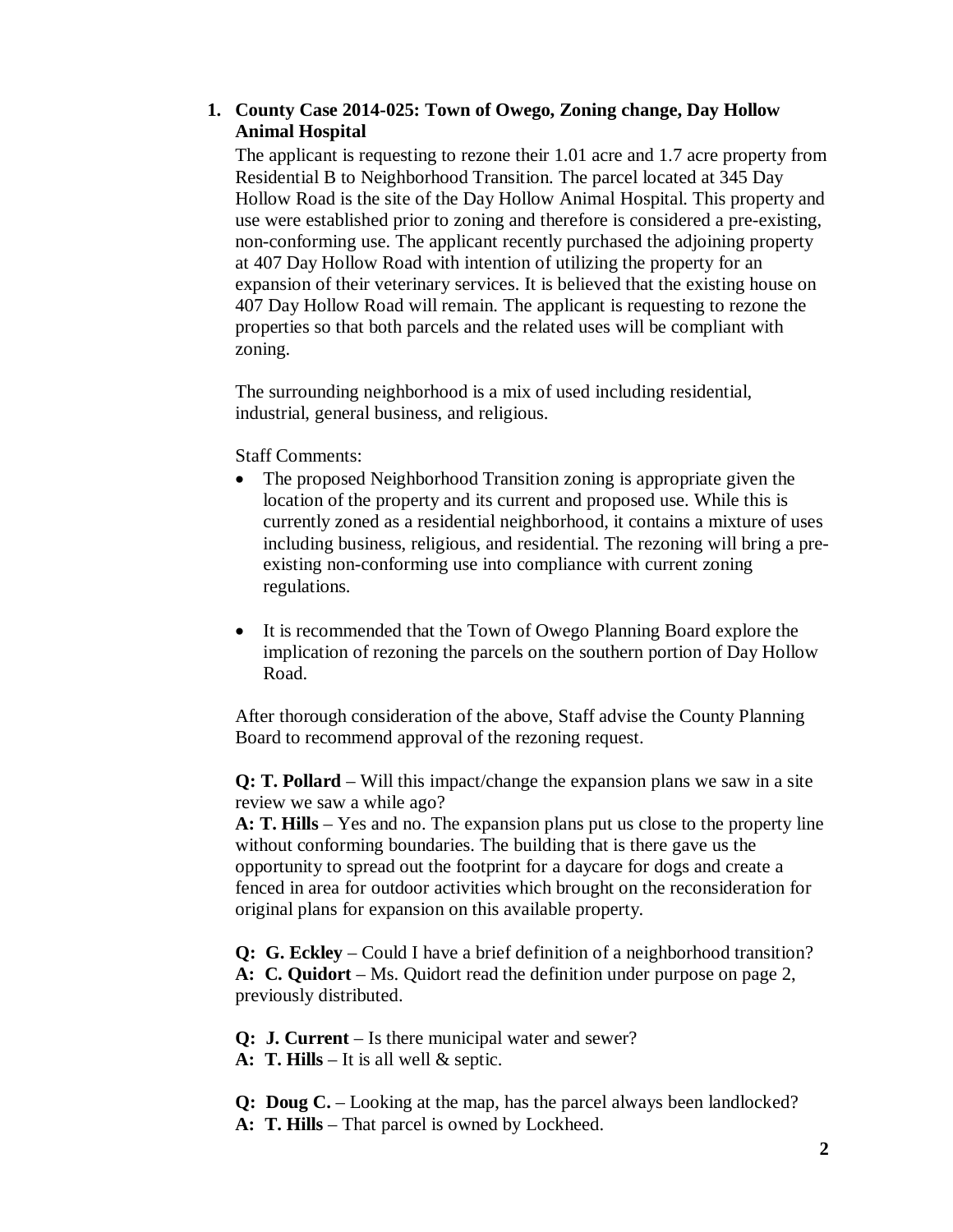#### **With no further discussion, motion to recommend approval of the site plan:**

**P. Moore/P. Porter/Carried Yes 7 No 0 Abstention 0**

**2. County Case 2014-024: Town & Village of Spencer – Comprehensive Plan Adoption**

The Comprehensive Plan, which was prepared by the Spencer Town & Village Joint Planning Board with assistance from students of the Department of City & Regional Planning at Cornell University, was attached.

#### Staff Comments:

The Joint Comprehensive Plan is for the Town & Village of Spencer is the culmination of years of collaborative work. The Joint Comprehensive Plan provides a summary of the physical location, a short history, and a basic analysis of the demographic and physical characteristics of the community as well as goals, objectives and recommendations. The plan is laid out with separate goals, objectives, and recommendations for the Town and Village. Although separate, the goals and objectives are complementary to each other. Community members were able to participate in the development of the plan via paper and phone surveys conducted by students from a Cornell University planning class in the fall of 2011.

Overall, the Joint Comprehensive Plan is sufficient document to help guide the future development of the Town and Village of Spencer. To improve the chances of a successful plan implementation, it would be helpful for the preparers of the Joint Comprehensive Plan to include recommendations on implementation of the plan including timelines and responsible parties. (This could be added as an Appendix to the document.) It might also be helpful to include a recommendation for periodic updates (at 5-year intervals) of the Joint Comprehensive Plan to help incorporate the changing demographics and needs of the community.

After thorough consideration of the above, Staff advises the County Planning Board to recommend approval of the proposed Joint Comprehensive Plan for the Town & Village of Spencer, NY.

J. Whitcomb remarked it was an interesting process and commented the elected officials of Spencer are very protective of individual property rights.

**Q: Doug C.** – Referring to page 28 & 29, regarding PDR, Purchase of Development Rights, is it wise to put the program percentages in a plan like this because the programs change regularly?

**A: J. Whitcomb -** That whole section may come out, because they eliminated the goal and objectives related to the Purchase of Development Rights, but for some reason it didn't disappear from appendix. J. Whitcomb commented the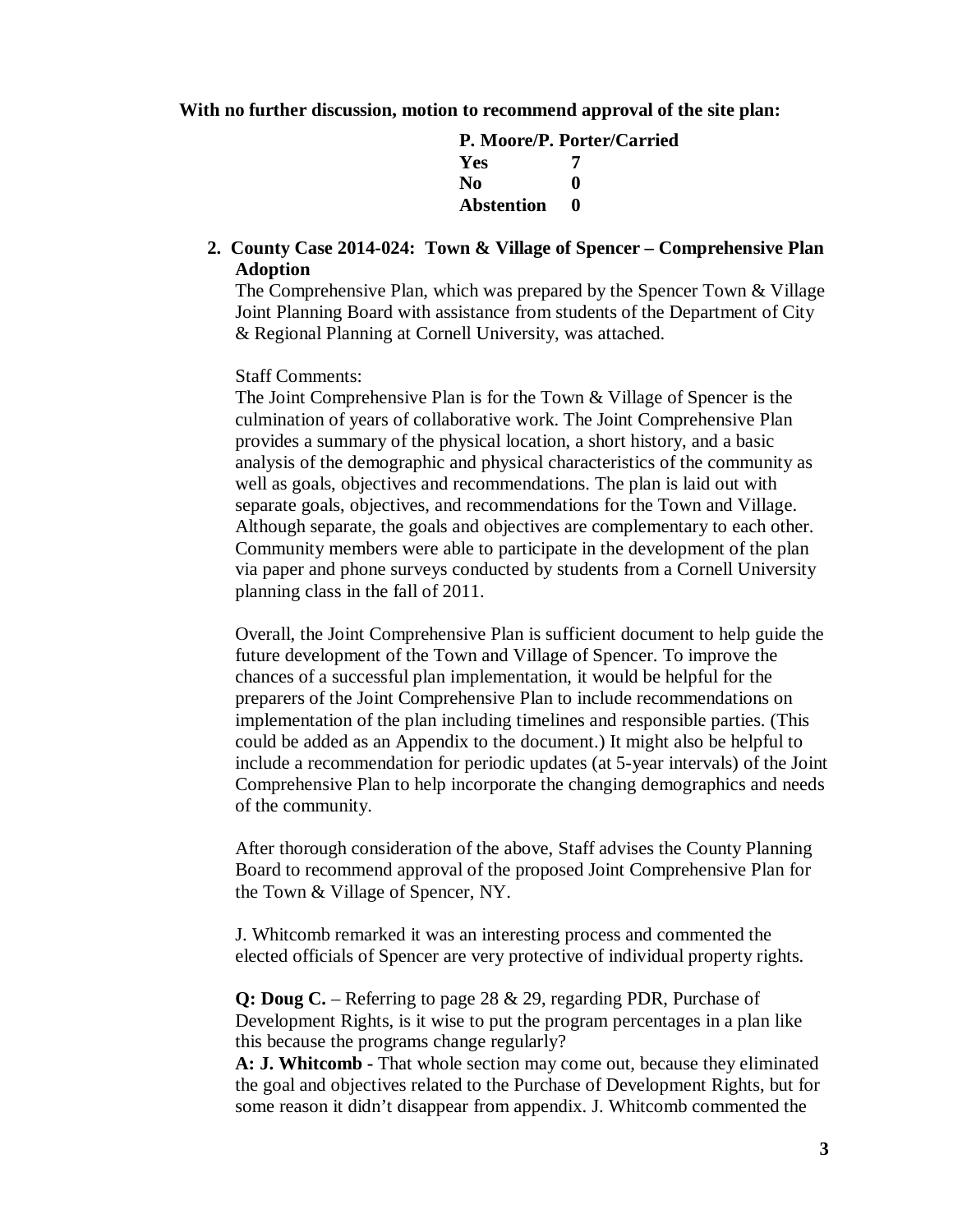purpose of the Appendix was to explain some of the things that are in the goals and objectives, and the goal and objective of Purchasing Development Rights was removed, but the explanation didn't make it out. I'm glad it has been pointed out here.

#### **With no further discussion, motion to recommend approval of Staff recommendations of County Case 2014-024:**

|                   | J. Current / W. Dimmick/ Carried |
|-------------------|----------------------------------|
| Yes               |                                  |
| No.               | o                                |
| <b>Abstention</b> | $\bullet$                        |

# **VIII. REPORTS**

- B. Local Bits and Pieces
	- **1. Town of Candor**  G. Henry
		- Not in attendance
	- **2. Town of Nichols**  P. Porter
		- The Right to Farm ordinance was approved after a public hearing.
		- The refuse ordinance discussion is still going back and forth between Boards.
		- Yesterday at the Planning Board meeting there was a very long and intense discussion on drones. The only place in the New York State with a drone ordinance is the City of Syracuse; prohibiting any drones being flown within the city until the state and federal governments come up with a drone law. P. Porter commented that Lockheed Martin manufactures drones and they could be testing them. If they fly over the Town Nichols, any type of wording they have would not hold up in court because Lockheed Martin could come back and say they are not breaking any state or federal laws. P. Porter added that it is a very big problem. The concern is the ability to spy on your neighbors; a privacy issue.

## **3. Town of Berkshire** – T. Pollard

- Our new CEO, Rachel Jacobs, is doing a really good job so far; probably more enforcement activity than we've had in several years.
- The ongoing boundary dispute across the street from the Town Hall is going to be resolved soon. They have been directed to tear down the addition that's across the property line.
- **4. Town of Tioga –** D. Chrzanowski
	- The Town of Tioga passed the Site Plan Review.

## **5. Village of Waverly** – W. Dimmick III

- Nothing to report
- **6. Village of Owego** G. Eckley
	- Nothing to report.